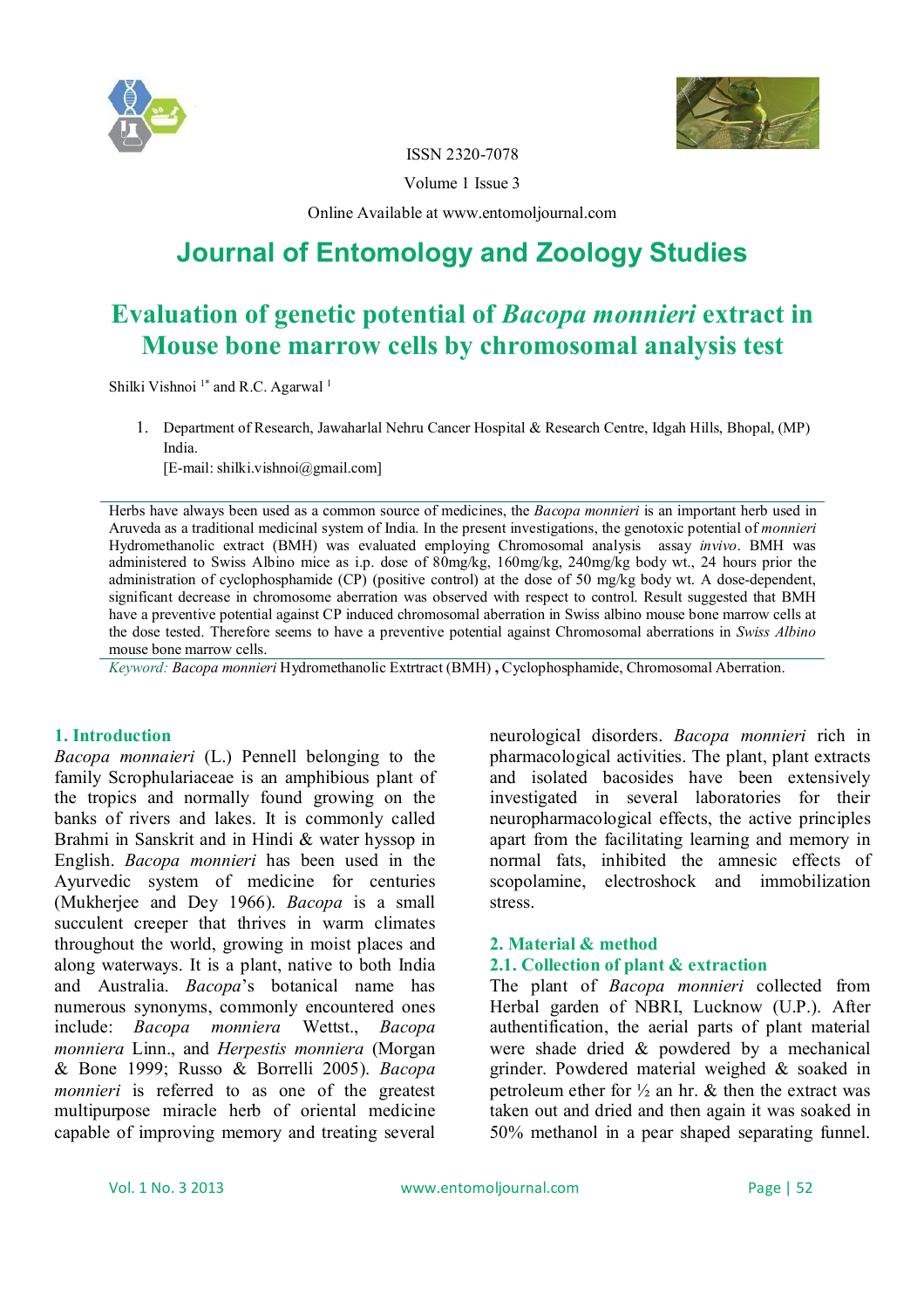Mixture was agitated at regular intervals for 24 hours. The extract was filtered using what man filter paper (No.1) and then concentrated in a vaccum at 45 ˚C in Waterbath. The extracts were stored at about 2-8 ˚C.

#### **2.2. Chemicals**

Cyclophosphamide was purchased from Sigma Chemical Co. USA. All other chemicals were analytically grade & were procured locally.

#### **2.3. Animals & treatment**

Male Swiss albino mice 7 week old weighing 18-20 gm were used in present study. The experiment was done in the JNCH & RC, animal house in wide cages & well aerated rooms & they will be fed on special diets & sterilized water ad libitum.

#### **2.4. Experimental Protocol**

The Chromosomal aberration assay was performed as per the method reported by Schmidt **[11]** and modified by Aron *et al.* (1989) and standardized **[1]** . The requisite dose was dissolved in DDW and administered to Swiss albino mice before 24 hrs of Cyclophosphamide (CP) administration to 6 animals intraperitoneally (i.p.). The animals were sacrificed 24 hrs after the CP (50 mg/kg b. wt.) administration. The animals were sacrified by cervical dislocation after the 24 hrs treatment. Colchicine (Metaphase arresting agent) (0.25gm/50ml DDW) was administered i.p. at 2 hrs before killing the animals. The slides were prepared essentially as per modified method of Preston<sup>[8]</sup>. Briefly, femur bone were excised  $\&$  the bone marrow extracted in 0.56% KCl. The harvested cells were incubated at  $37 \text{ °C}$  for 20 min & then centrifuged for 10 min at 1000 rpm. Cells were fixed in Cornoy's fixative (methanol : acetic acid  $=3:1$ ) and burst opened on a clean slide to release chromosomes. The slides were stained with 5% Giemsa solution for 15 min & mounted with DPX. A total of 100 well spread metaphase plates were scored for the chromosomal aberration at a magnification of  $1000 (100 \times 10x)$  for each group. Different types of chromosomal aberrations such as chromatid breaks, gaps,centromeric association etc were scored and expressed as % chromosomal aberrations.

#### **2.5. Experimental Groups**

Swiss albino mice were divided into 5 groups for the present study.

**I Group: (CP Alone):** This group served as a positive control group. These animals received Cyclophosphamide (CP) i.p. at the dose of 50mg/kg body wt.

**II Group: (BMH extract +CP):** These animals received BMH extract (80mg/kg body wt) i.p. After 24 hours, Cyclophosphamide (CP) (50mg/kg body wt.) was given i.p.

**III Group (BMH extract +CP):** These animals/ received BMH extract (160mg/kg body wt) i.p. After 24 hours, Cyclophosphamide (CP) (50mg/kg body wt.) was given i.p.

**IV Group (BMH extract + CP):** These animals received BMH extract (240mg/kg body wt) i.p. After 24 hours, Cyclophosphamide (CP) (50mg/kg body wt.) was given i.p.

**V Group: (BMH extract Alone):** These animals received BMH extract i.p. at dose of (80mg/kg body wt).

#### **2.6. Statistical Analysis**

The effect of different doses of extract were compared by one way ANOVA & all other data were analyzed by student 't' test using graph PAD Instat software. A value of *P*<0.05 was considered statistically significant.

#### **3. Result**

In genotoxic studies, single application of BMH at the dose of 80, 160 and 240 mg/kg body weight, 24 hours prior the i.p. administration of cyclophosphamide (at the dose of 50 mg/kg) have significantly prevented the Chromosomal aberrations in dose dependent manner in bone marrow cells of mice as compared to Cyclophosphamide group. However, BMH alone has not induced Chromosomal aberrations in bone marrow cells as compared to control group (Table 1 & figure. No. 2 & 3).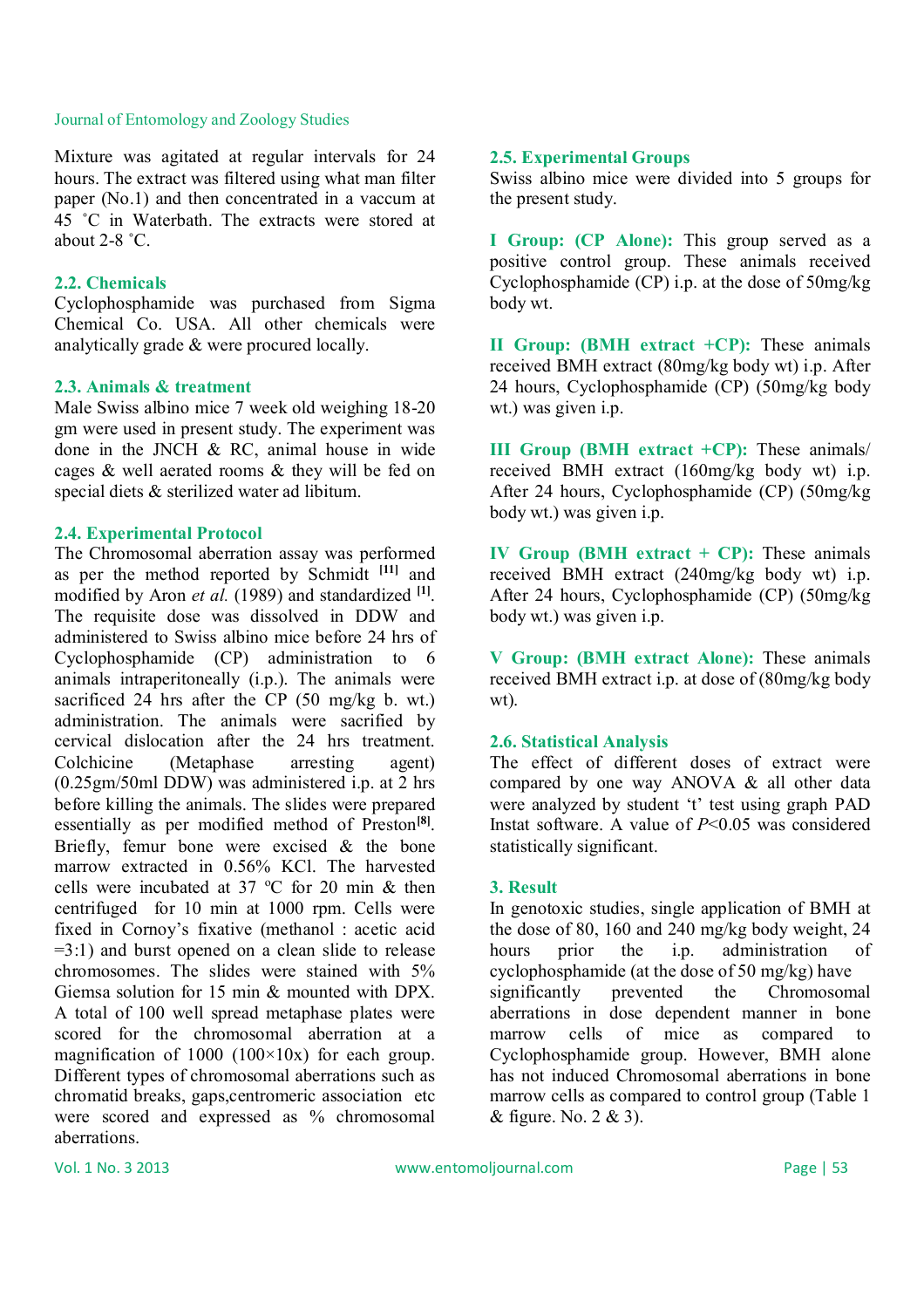| S. No. | <b>Groups</b> | <b>Treatment</b>                                                               | Mean<br>$\pm$                | Diff. Aberrations in $\%$ |                 |             |    |    | $\frac{0}{0}$     |
|--------|---------------|--------------------------------------------------------------------------------|------------------------------|---------------------------|-----------------|-------------|----|----|-------------------|
|        |               |                                                                                | S.E.                         | CB                        | CF              | $_{\rm CG}$ | RF | CA | <b>Inhibition</b> |
| 1.     | Group         | $CP$ Alone (50 mg/kg)                                                          | 57.5<br>$\pm$                | 15                        | 13              | 3           | 11 | 14 |                   |
|        |               | body wt.                                                                       | 4.457                        |                           |                 |             |    |    |                   |
| 2.     | Group II      | BMH extract (80 mg/<br>$kg$ body wt.) + $CP$<br>$(50 \text{ mg/kg}$ body wt.)  | 35.5<br>$_{\pm}$<br>$2.236*$ | 10                        | 13              | 3           | 5  | 5  | 37.3              |
| 3.     | Group III     | BMH extract (160 mg/<br>$kg$ body wt.) + $CP$<br>$(50 \text{ mg/kg}$ body wt.) | $29.9 \pm$<br>1.178*         | 9                         | $7\phantom{.0}$ | 5           | 6  | 2  | 48.0              |
| 4.     | Group IV      | BMH extract (240 mg/<br>$kg$ body wt.) + $CP$<br>$(50 \text{ mg/kg}$ body wt.) | $24.08 \pm$<br>$2.10*$       | 6                         | 5               | 8           | 2  | 3  | 58.2              |
| 5.     | Group V       | (80)<br><b>BMH</b> extract Alone<br>$mg/kg$ body wt.)                          | 15.4<br>$\pm$<br>1.873       | 3                         | 3               | 2           | 2  | 5  |                   |

**Table 1.** Effect of *B. monnieri* Hydromethanolic (BMH) extract on Chromosomal Aberrations induced by Cyclophosphamide (CP) in bone marrow cells of Swiss Albino mice.

\* Denotes Statistical Significance at *P*<0.05 in't' test. When compared with respective positive control group. Each group consists of six animals.



**Fig 1:** showing the Normal Chromosomes in S. Albino mice



**Fig 2:** showing CH Aberration



**Fig 3:** showing CH Aberration

Where: CA- Centromeric Association CG- Chromatid Gap<br>CF- Chromatid Fragment RF- Ring Formation CF- Chromatid Fragment CB- Chromatid Break

Vol. 1 No. 3 2013 www.entomoljournal.com Page | 54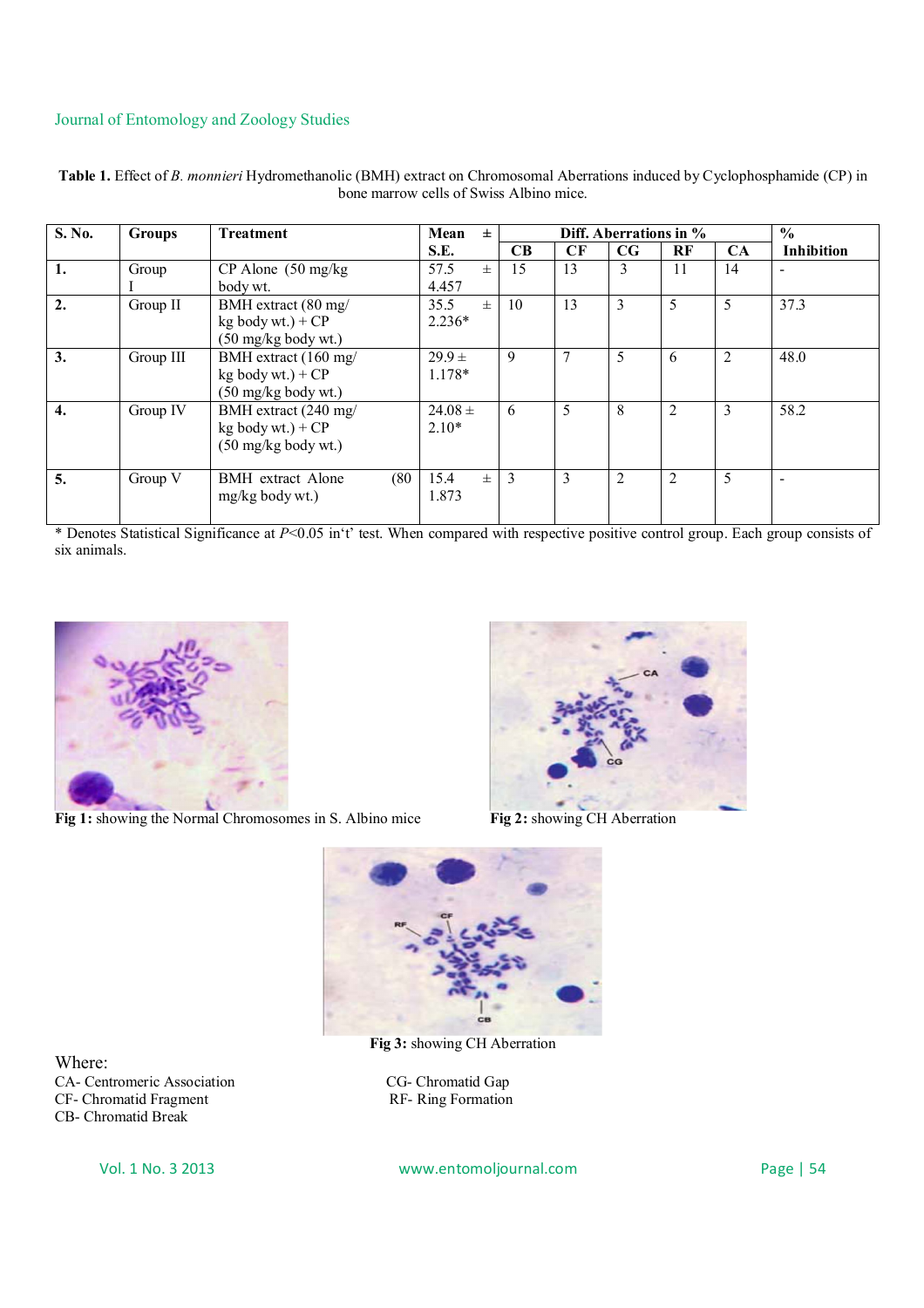#### **4. Discussion**

Many conventional drugs that are available today also originate from plant sources. For example, Aspirin is derived from Willow bark **[12]** . Alternation in gene function occurring as a result of several different kinds of cancer **[13]**, indicating the probable involvement of chromosomal aberrations in carcinogenesis. Consistent with this relationship, chromosomal aberrations are induced by many known mutagenes and/or carcinogenes **[4,8]** . The chromosomal aberration assay in rodent bone marrow nucleated cells can detect a wide spectrum of changes, which result from breakage of one or more chromatids as the initial event. Breakage of chromatids or chromosomes can result into micronucleus formation if an acentric fragment is produced. Therefore, assays detecting either chromosomal aberration or micronuclei are acceptable for detecting clastogens **[3]** . *In vivo* chromosomal aberration assays assess the potential of a test chemical to cause DNA damage that may affect chromosome structure, or interfere with the mitotic apparatus causing changes in chromosome number. CAs were classified according to Savage **[10]** as gaps, breaks, deletions, fragments, rings, and dicentric chromosomes. Structural chromosome aberrations (gaps, breaks, ring, fragments, association). This preliminary study of the genotoxic potential of BMH revealed that the aberrations induced by CP were found to be chromatid break, fragments, gaps, ring formation & centromeric association. Extract alone failed to induce Ch. Aberra. significantly confirming its non mutagenicity. The BMH extract treated experimental groups (Group II, III & IV) the bone marrow cells of mice showed a prevention of chromosomal aberrations in dose dependent manner as compared with that of the Cyclophosphamide positive control group (Group I). The mechanism underlying genotoxic potential of *BMH* is not clear; the beneficial effect of *BMH* may be due to either individual or combined effects of its constituents.

#### **5. References**

- 1. Agrawal RC, Kumar S. Prevention of Cyclophosphamide induced chromosomal aberrations in mouse bone marrow by Indole-3-carbinol. Toxicology Letters 1999; 106:137- 141.
- 2. Aron CS, Sorg R, Zimmer D. The mouse bone marrow micronucieus test. Evaluation of 21 drug candidates. Mutation research 1989; 223:129-140.
- 3. CSGMT (The Collaborative Study Group for the Micronucleus Test). Micronucleus test with mouse peripheral blood erythrocytes by acridine orange supra vital staining: The summary report of the  $5<sup>th</sup>$  collaborative study by CSGMT/JEMS: MMS. Mutat Res 1992; 278: 83-98.
- 4. Kawauchi S, Furuya T, Ikemoto K, Nakao M, Yamamoto S, Oka M. DNA copy number aberrations associated with aneuploidy and chromosomal instability in breast cancers. Oncol Rep 2010; 24:875-883.
- 5. Morgan M, Bone K. *Bacopa*. Modern Phytotherapist 1999; 21-27.
- 6. Mukherjee GD Dey CD. Clinical Trial on Brahmi-Part I. Journal of Experimental Medical Science 1966; 10:5-11.
- 7. Preston RJ, Av W, Bender MA, Brewen JG, Carrano AV, Heddle JA et al. Mammalian *in vivo*  and *in vitro* cytogenetic assays. A report of the Gene. Tox Prog Mut Res 1983; 87:143-188.
- 8. Preston RJ, Dean BJ, Galloway AF, Sheldy MF. Mammalian *in vivo* cytogenetic assay-analysis of chromosomal aberration in bone marrow cells. Mutat Res 1987; 189:157-165.
- 9. Russo A, Borrelli F. *Bacopa monniera*, a reputed nootropic plant: an Overview. Phytomedicine 2005; 12:305-317.
- 10. Savage JR. Classification and relationships of induced chromosomal structural changes. J Med Genet 1976; 13:103-122.
- 11. Schmid W. The micronucleus test. Mutat Res 1975; 31:9-15.
- 12. Vickers A, Zollman C. ABC of complementary medicine: herbal medicine. British Medical Journal 1999; 319:1050-1053.
- 13. Yoshida S, Ikehara N, Aoyama N, Shirasaka D, Sakashita M, Semba S et al. Relationship of BRAF mutation, morphology, and apoptosis in